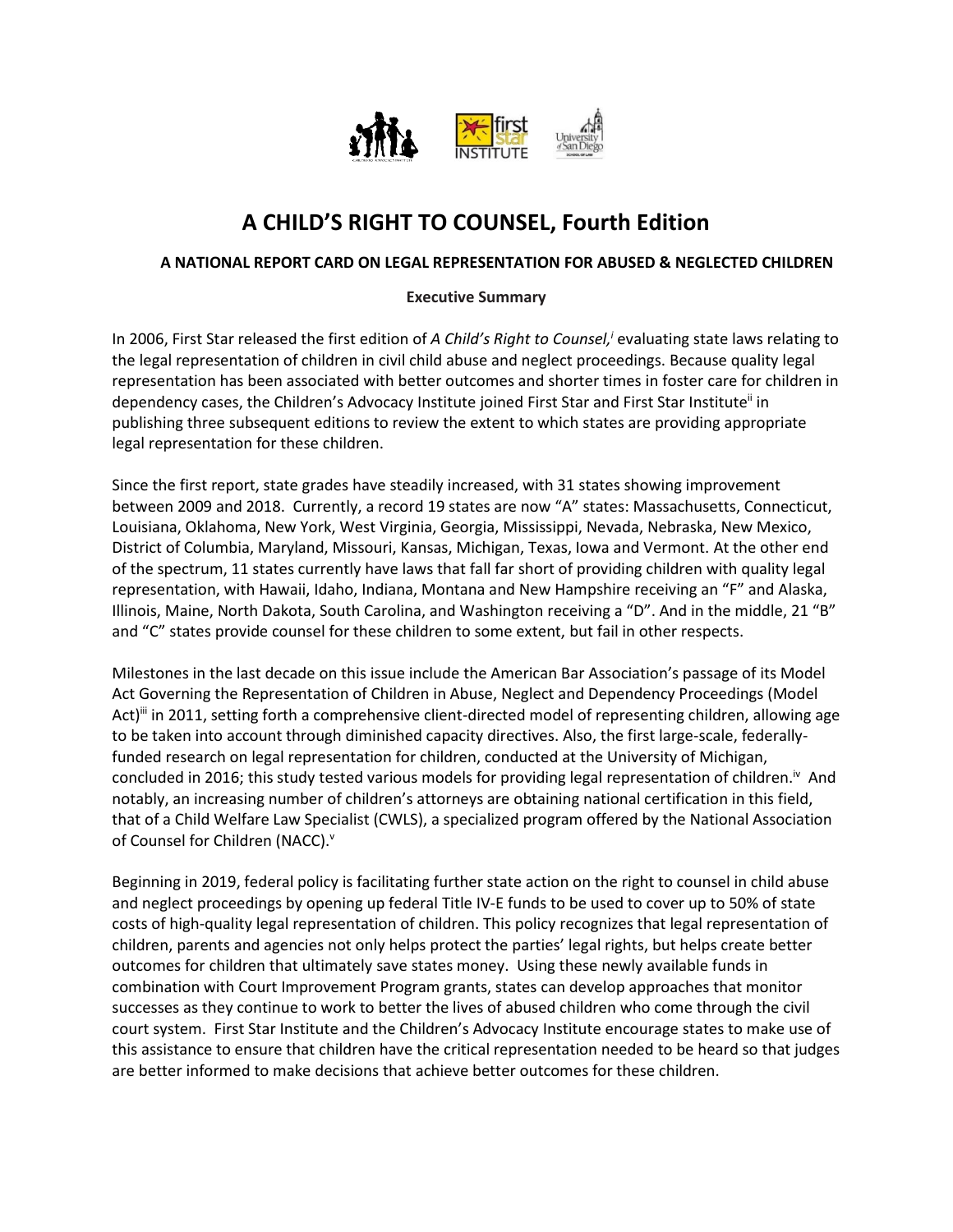*A Child's Right to Counsel* grades each state using criteria that assess statutory mandates for attorney representation of abused and neglected children, and the extent to which that representation is clientdirected, encompasses all hearings (including appeals), requires multi-disciplinary training and maintains confidentiality and liability under Professional Responsibility standards applicable to children's counsel. In addition, extra credit is provided if a state statute sets caseload standards. More on these criteria is contained in the body of the report. All states were given an opportunity to review their grades and provide information and comments prior to publication.<sup>vi</sup> This fourth edition of *A Child's Right to Counsel* confirms that states are continuing to move in the direction of quality representation of children: 31 states showed improvement since 2009, but almost a dozen states still fail on a grand scale to ensure legal representation to all abused and neglected children in dependency cases.

# **Highlights of Report Card Analysis**

- 1. More than half of the states 29 are now A or B grade states (19 A and 10 B states.) This compares with 22 A and B states in 2008.
- 2. 11 states are now D or F states (6 D and 5 F states). This compares with 15 in 2008.
- 3. 11 states are now C states. This compares with 14 in the 2008.
- 4. Most states (34 of the 51) have statutes that require independent counsel for all children in abuse and neglect proceedings, but only 15 of those 34 require client-directed counsel under all reasonable circumstances.
- 5. Seven states have statutes that provide counsel for children only on a discretionary basis, with another 14% providing this representation with major restrictions.
- 6. When an attorney is appointed for a child in these proceedings, most state statutes (76%) provide that the attorney is appointed for all phases of the case, including appeal.
- 7. A slim majority of state statutes now want to at least hear the child's views (54%) although only a third of all states require client-directed child representation in these proceedings.
- 8. Most state statutes (76%) give the child all the rights of a party in child abuse and neglect proceedings.
- 9. The Rules of Professional Responsibility apply to attorneys in all states, but in 4% there is a statutory blanket immunity, and another 14% provide immunity for ordinary negligence.
- 10. While states reported that caseload standards were required in practice in a number of locales, our statutory review indicated that only 10% set a specified caseload standard, with another 12% acknowledging that a child's attorney needs to comply with reasonable caseload limits.
- 11. Trend analysis of grading from all editions of *A Child's Right to Counsel* report cards indicates that states *increasingly are* providing independent representation to children in child abuse and neglect cases and are providing this counsel through appeals; are providing party status to children in these cases, and are holding children's attorneys to professional responsibility standards of confidentiality and liability.

# **Call to Action**

As of January 2019, federal dollars are available to all states to claim reimbursement for a portion of the costs of children's legal representation. This federal funding change is a victory for children, advocates and states seeking to assure basic civil and due process rights of abused and neglected children and provides clear opportunities for state action.

First Star Institute and the Children's Advocacy Institute call on all states to move forward in ensuring that quality legal representation is provided to all abused and neglected children.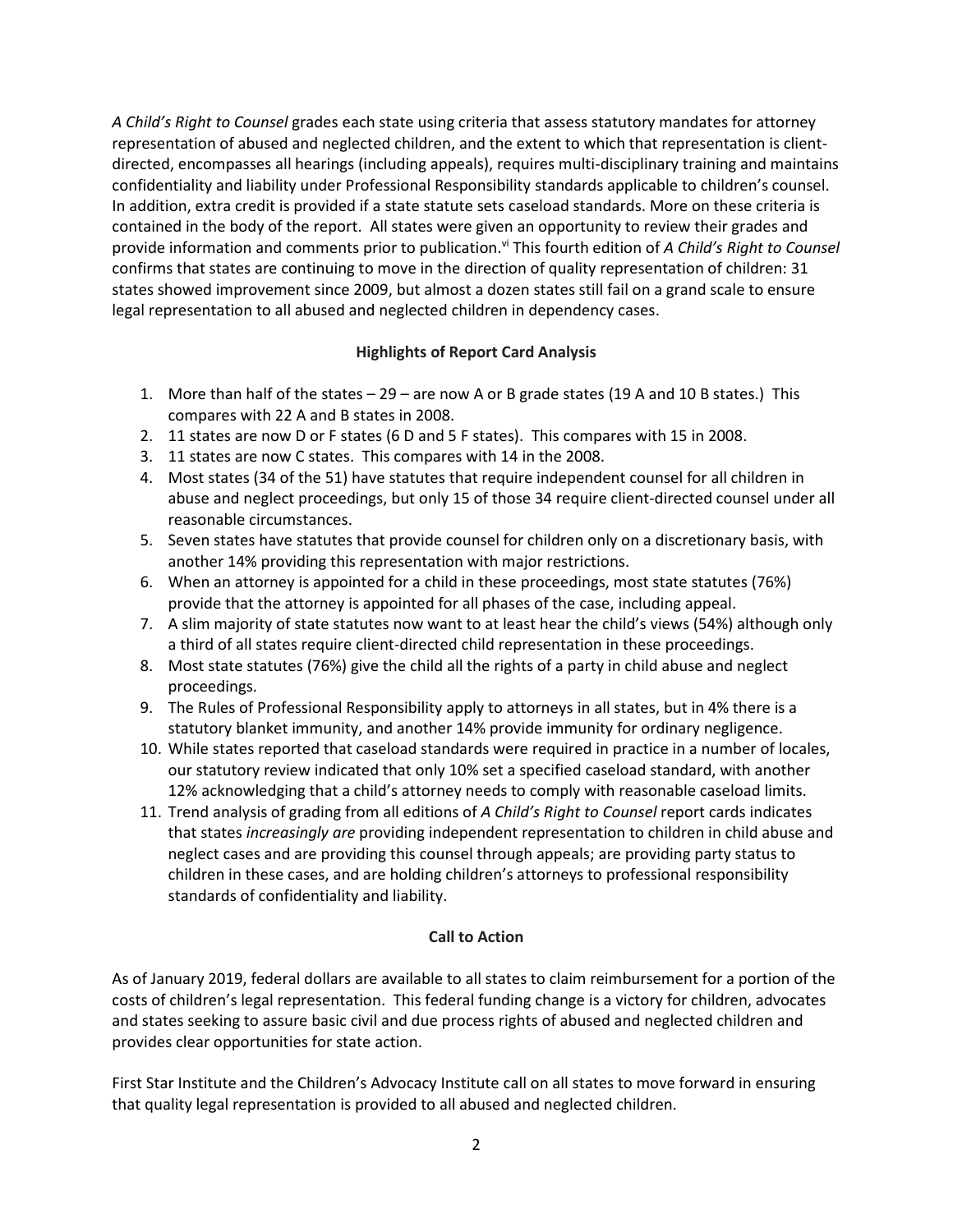## **Federal Action**

## **Legislation**

Federal legislation requiring that all children in dependency cases receive high-quality legal representation offers a more permanent way of ensuring the legal representation of abused and neglected children. Law is generally more enduring than practices or policies—which is why this Report Card evaluates state statutes and regulations rather than policies or practices. Legislative reform can be accomplished in several ways.

CAPTA has been and continues to be the only federal law that specifically addresses children's representation in dependency proceedings. Although CAPTA's legislative history clearly indicates Congressional interest in providing *legal* representation to children,<sup>vii</sup> the law's provisions should be clarified, and the statute's funding significantly bolstered. The following four amendments to CAPTA would advance a child's right to counsel:

- 1. Conform CAPTA to the Fostering Connections to Success Act to ensure that CAPTA's legal representation mandate continues for youth who opt to remain in care past the age of 18.
- 2. CAPTA currently does not deem children parties to their own cases. CAPTA should be amended to explicitly grant party status to children in maltreatment cases. Party status would ensure that children are provided basic due process protections, such as notice of all proceedings and decisions, the right to appear in court, and the right to participate fully in court proceedings.
- 3. Fund research to provide additional data on the costs, benefits, outcomes, and return on investment on providing representation to children, and in particular legal versus non-legal representation to children and on models that incorporate both in dependency cases, such as multi-disciplinary teams, that may include attorneys. The legal versus non-legal question has been addressed in the Chapin Hall study out of West Palm Beach<sup>yili</sup> and has been discussed in the QIC project from the University of Michigan,<sup>ix</sup> but additional data on a national scale will be beneficial.
- 4. Amend CAPTA to require high-quality attorney representation for children in child maltreatment cases according to standards such as those set forth in the ABA Model Act and consistent with the Children's Bureau memorandum<sup>x</sup> and the Child Welfare Policy Manual change.<sup>xi</sup>

As this report goes to print, legislators are debating the reauthorization of and appropriations for CAPTA. Although CAPTA has traditionally been the statute that addressed legal representation for children, it is by no means the only federal path to effect change on this issue. With the federal policy change allowing access to Title IV-E funds to recover a portion of the costs of children's representation, codifying the representation of children and its funding could be the next step.

## **Administration/Regulation**

First Star Institute and the Children's Advocacy Institute applaud the Children's Bureau's decision to revise the Child Welfare Policy Manual and release Title IV-E funding for legal representation in child abuse and neglect proceedings. We suggest continued action to ensure implementation as follows: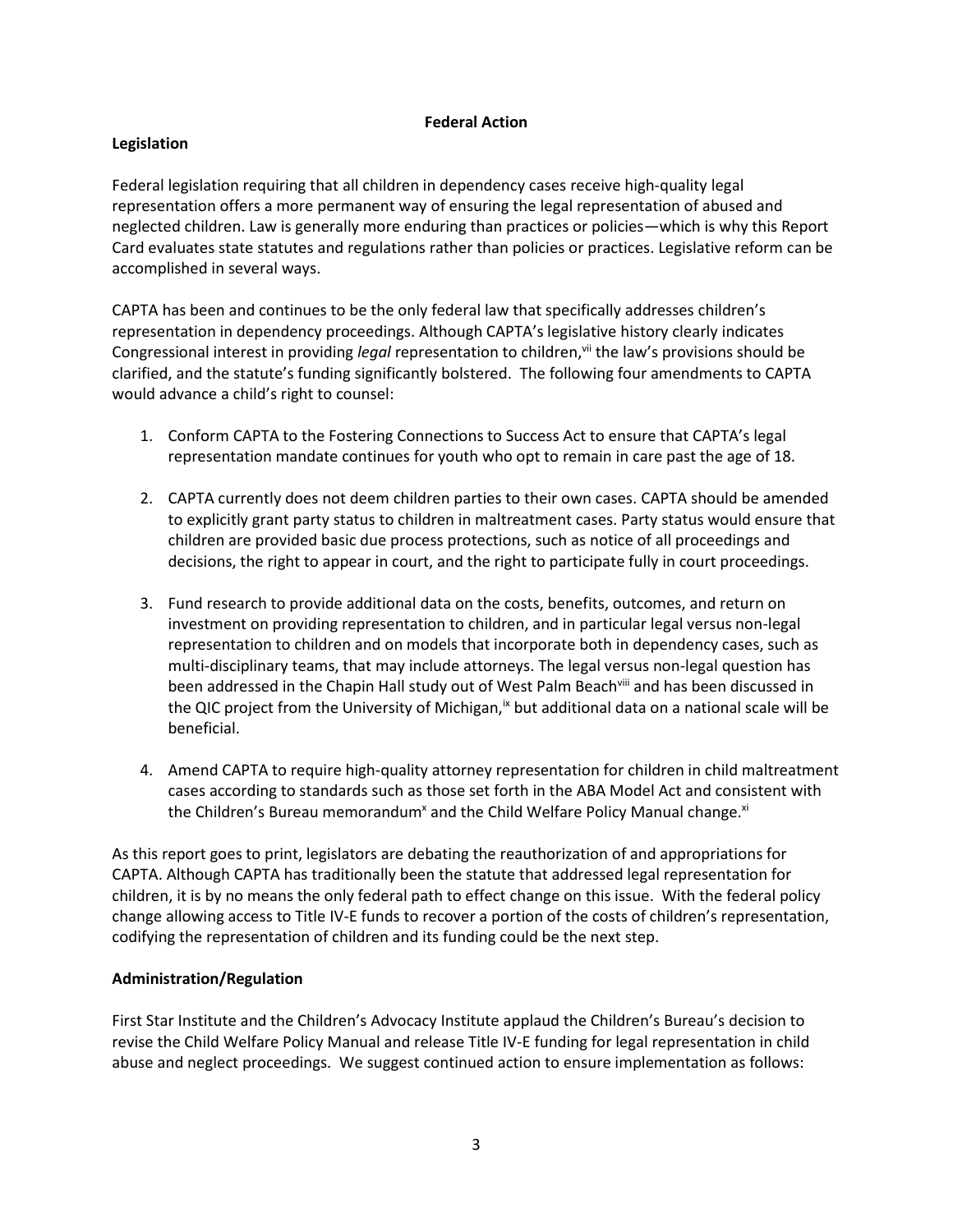- Technical assistance on how to access funds to help more states deliver high-quality representation to children.
- · Meaningful oversight and enforcement of current law by the Children's Bureau. CAPTA's existing provisions on representation for children are not being properly executed throughout the nation.<sup>xii</sup> Federal data consistently conveys that only about 20% of children are receiving adequate representation. Xiii The Office of Inspector General at DHHS Xiv is currently investigating this issue and we look forward to its report, expected by the end of 2019. More robust oversight could include and provide a fuller understanding of how many children are being represented, by whom, and to what end. More diligent enforcement might produce greater compliance, especially if CAPTA is reauthorized with funding levels better aligned with its mandates.
- Research to more fully explore representation of children, including multi-disciplinary teams and the foundational attorney/non-attorney question from a national return-on-investment perspective.

## **State Action**

#### **Legislation**

As of 2019, federal funds are now available to help all states fund legal representation of children in child abuse and neglect proceedings. States now have financial support to effect change to help children and families in their states and enjoy reduced costs from better outcomes – increased permanency, shorter times in care and reduced trauma.

All states can utilize this federal funding:

- · States that already provide legal representation for children in abuse and neglect cases can use these funds to continue to provide this representation or to further improve the representation.
- · States that do not currently provide representation for children in these cases can seek these federal funds to support providing legal representation to children in these cases.
- · States who provide a limited right to counsel can expand upon this representation in accordance with the Children's Bureau's policy.
- States that provide counsel to GALs or CASAs but not to children can expand their programs to provide legal representation directly to children.

New or improved state laws providing legal representation for children in dependency proceedings will continue to push the national consensus and aid abused and neglect children and youth in states throughout the country. Independent change through state policy, regulation or court rules can also advance the issue.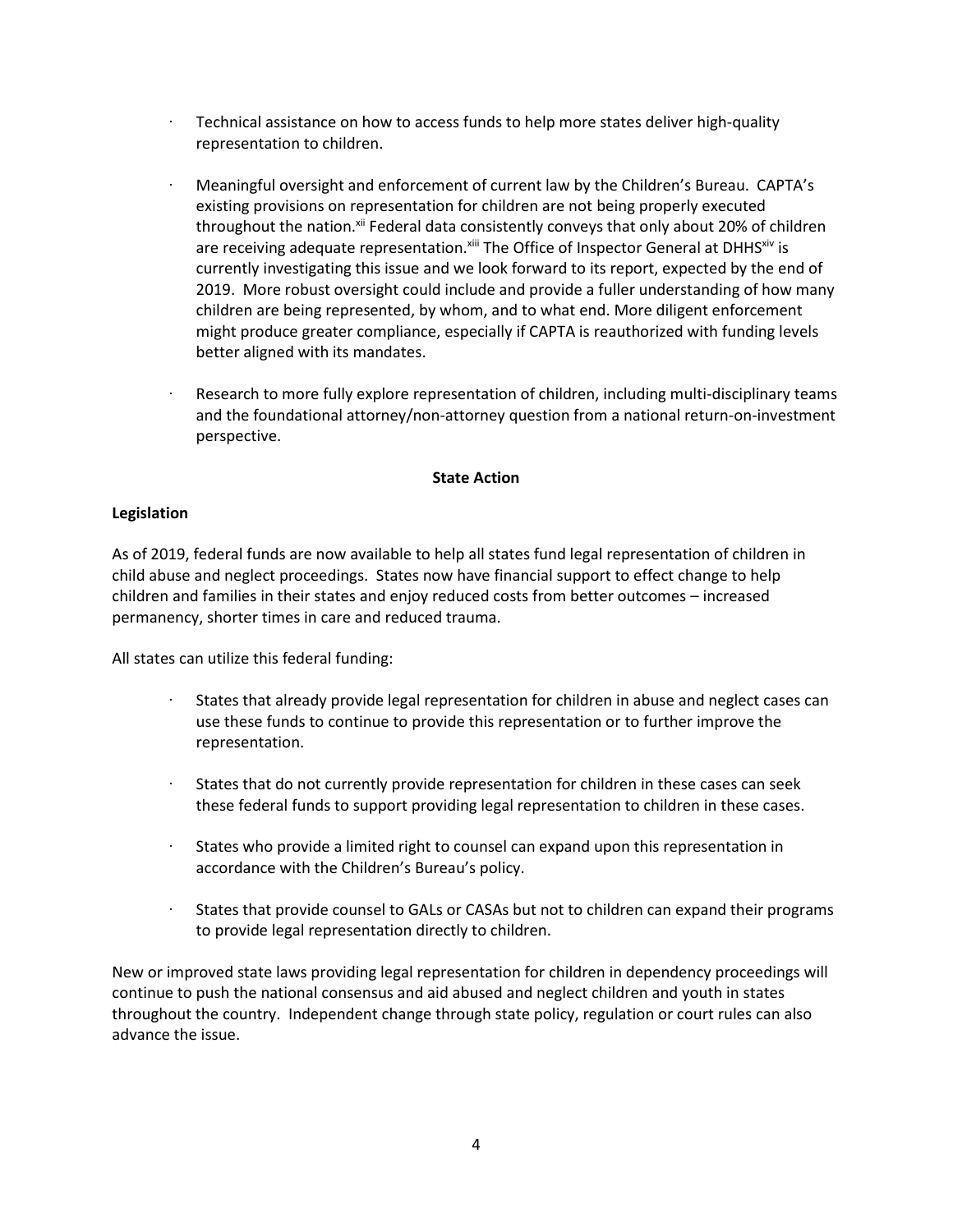## **Litigation**

Class action litigation can advance a right to counsel for children in dependency cases as placement in state custody triggers constitutional due process concerns. The pending and settled caselaw in this field over the last decade has helped move the issue forward. Future cases expanding the findings of *Kenny A* nationwide, including a pending federal class action brought by the Children's Advocacy Institute, could result in a national right to counsel for dependent children.

#### **Conclusion**

This report analyzes and evaluates state laws throughout the 50 states and the District of Columbia through an assessment of criteria critical to effective legal representation of children in child abuse and neglect proceedings. This report documents and details a state law trend toward implementing these criteria. Moreover federal policy now recognizes the importance of quality legal representation in these proceedings and offers states financial support for this purpose. We encourage all states to make use of this federal support and to help their courts achieve better outcomes for the abused and neglected children in their states. Federal legislators can also look to codify a national right to counsel for every abused and neglected child.

For questions about the report, please contact either First Star Institute or the Children's Advocacy Institute:

**First Star Institute** Noy Davis, noy@firststarinstitute.org or Lisa Garr, lisa@firststarinstitute.org Tel (202) 800-8411 https://www.firststarinstitute.org

**Children's Advocacy Institute** Elisa Weichel, eweichel@sandiego.edu, or Amy Harfeld, aharfeld@sandiego.edu Tel (619) 260-4806 http://www.caichildlaw.org/

#### ENDNOTES

 $\overline{\phantom{a}}$ 

<sup>i</sup> First Star, *A Child's Right to Counsel* (2006).

 $\frac{1}{2}$  First Star Institute was created as a national 501(c) (3) public charity following a reorganization of First Star and continues the policy advocacy and publications, such as this Right to Counsel Report to improve the lives of abused and neglected children.

iii American Bar Association, *Model Act Governing the Representation of Children in Abuse, Neglect, and Dependency Proceedings*, dated August, 2011, available at

[https://www.americanbar.org/content/dam/aba/administrative/child\\_law/aba\\_model\\_act\\_2011.pdf](https://www.americanbar.org/content/dam/aba/administrative/child_law/aba_model_act_2011.pdf)

iv <http://www.improvechildrep.org/Portals/0/PDF/QIC-ChildRep%20Brochure%20wRTC%20Language.pdf> <sup>v</sup> <https://www.naccchildlaw.org/>

vi Please contact report authors for information on state contacts who received state grade prior to publication.

vii *See* [https://files.eric.ed.gov/fulltext/ED081507.pdf.](https://files.eric.ed.gov/fulltext/ED081507.pdf)  viii *See* [https://www.issuelab.org/resources/1070/1070.pdf.](https://www.issuelab.org/resources/1070/1070.pdf)

ix *See* <http://www.improvechildrep.org/Portals/0/PDF/QIC-ChildRep%20Brochure%20wRTC%20Language.pdf>

<sup>x</sup> *See* [https://www.acf.hhs.gov/sites/default/files/cb/im1702.pdf.](https://www.acf.hhs.gov/sites/default/files/cb/im1702.pdf)

xi *See* [https://www.acf.hhs.gov/cwpm/public\\_html/programs/cb/laws\\_policies/laws/cwpm/policy\\_dsp.jsp?citID=36;](https://www.acf.hhs.gov/cwpm/public_html/programs/cb/laws_policies/laws/cwpm/policy_dsp.jsp?citID=36) 

LeVezu, A*., Alone and Ignored: Children without Advocacy in Child Abuse and Neglect Courts,* Stan J of Civ Rts & Civ Lib XIV:125 (2018).